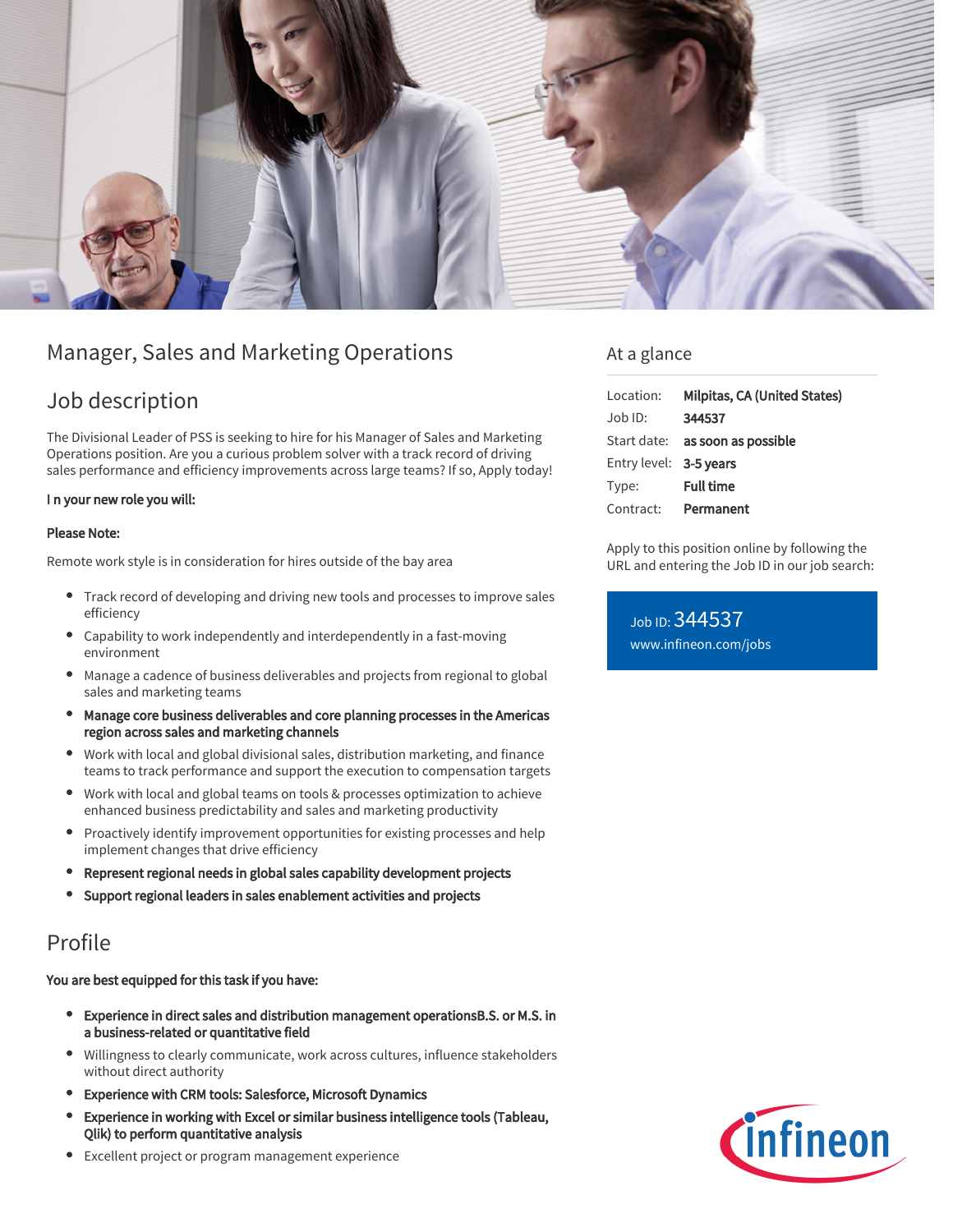Infineon Power & Sensor Systems (PSS) semiconductors play a vital role in enabling intelligent power management, smart sensitivity as well as fast and reliable data processing in an increasingly digitalized world.

Our leading-edge power devices make chargers, adapters, power tools and lighting systems smarter, smaller, lighter and more energy-efficient. Our trusted sensors increase the context-sensitivity of "things" and systems such as HMI, and our RF chips power fast and reliable data communication.

– We drive leading-edge power management, sensing, and data transfer capabilities –

[Click here](https://www.infineon.com/cms/en/careers/working-at-infineon/PSSDreamJob/) for more information about working at PSS with interesting employee and management insights and an overview with more #PSSDreamJobs.

# Benefits

**Milpitas, CA:** Medical, Dental & Vision Plans: Flexible Reimbursement Accounts (FSAs); Industry leading 401k Employer Contribution/Match; Company Performance Bonus; Holiday Pay & Paid Time Off (PTO); Flexible working conditions, Part-time Options; Different career paths: Project Management, Technical Ladder, Management & Individual Contributor; Wide range of Training Offers & Career Development Planning; Coaching, Mentoring, Networking Possibilities; International assignments; Basic Life & Dependent Life Insurance; Paid Sick Leave, Accidental Death & Disability Insurance (AD&D); Short-term & Long-term Disability; Employee Assistance Program (EAP); Health Promotion Programs; Reduced Price for Public Transportation

## Why Us

### Part of your life. Part of tomorrow.

We make life easier, safer and greener – with technology that achieves more, consumes less and is accessible to everyone. Microelectronics from Infineon is the key to a better future. Efficient use of energy, environmentally-friendly mobility and security in a connected world – we solve some of the most critical challenges that our society faces while taking a conscientious approach to the use of natural resources.

Infineon Technologies Americas Corp. is an equal opportunity employer. All qualified applicants will receive consideration for employment without regard to race, color, religion, sex (including pregnancy, childbirth, or related medical conditions), gender identity, national origin, ancestry, citizenship, age, physical or mental disability, legally protected medical condition, family care status, military or veteran status, marital status, domestic partner status, sexual orientation, or any other basis protected by local, state, or federal laws. Applicants with questions about access or requiring a reasonable accommodation for any part of the application or hiring process should contact the Talent Network by phone at (408) 503-2194.

Employment at Infineon is contingent upon proof of your legal right to work in the United States under applicable law, verification of satisfactory references and successful completion of a background check and drug test, and signing all your onboarding documents .

In some instances, if applicable, U.S. export control laws require that Infineon obtain a U.S. government export license prior to releasing technologies to certain persons. This offer is contingent upon Infineon's ability to satisfy these export control laws as related to your employment and anticipated job activities. The decision whether or not to submit and/or pursue an export license to satisfy this contingency, if applicable, shall be at Infineon's sole discretion.

### IMPORTANT NOTICE :

Infineon is requiring all new U.S. employees and contractors to be fully vaccinated against COVID-19. Full vaccination is defined as two weeks after both doses of a twodose vaccine or two weeks since a single-dose vaccine has been administered. Anyone